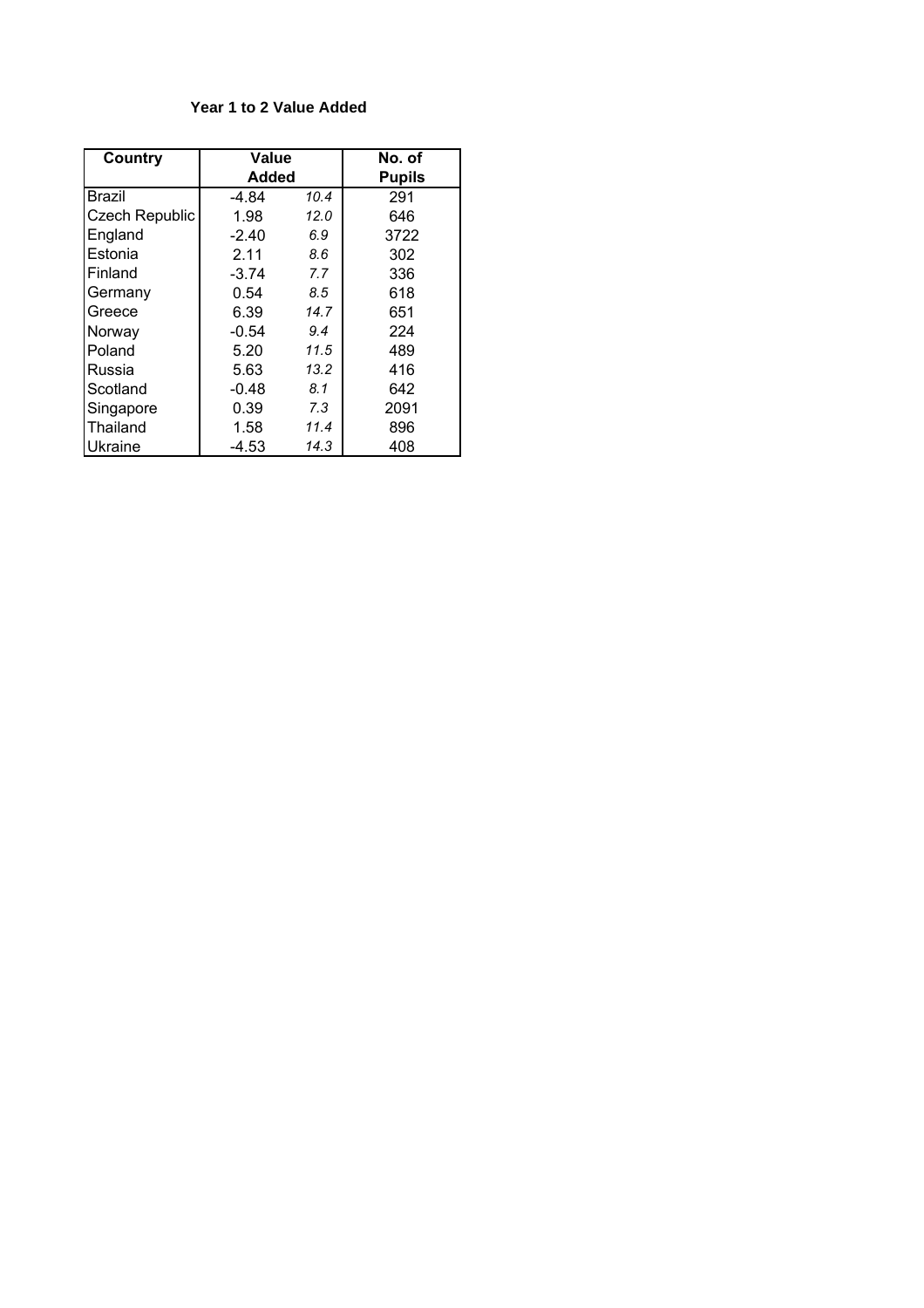

## **Year 1 to 2 Value Added**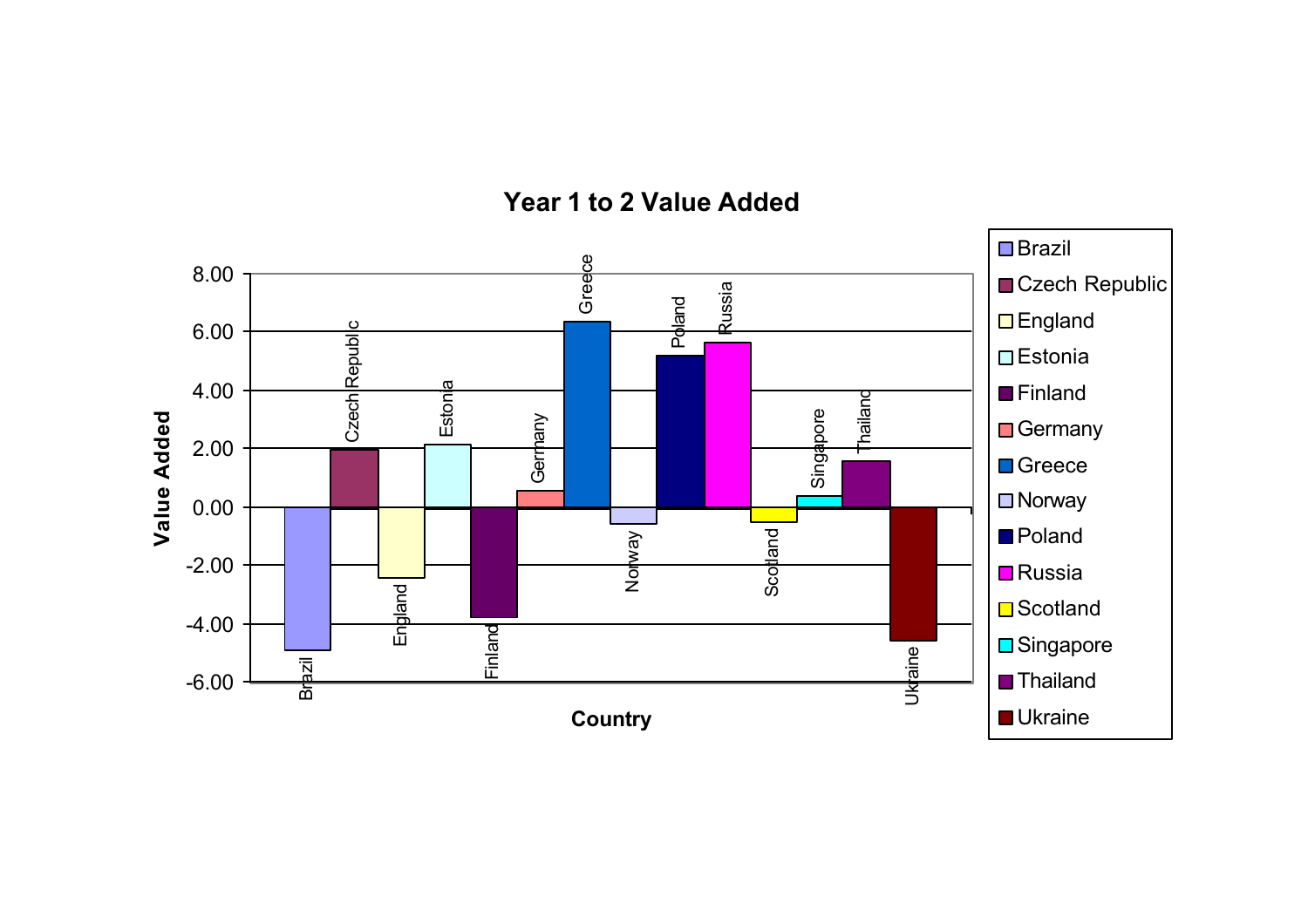**Year 1 to 2 Value Added by Level**

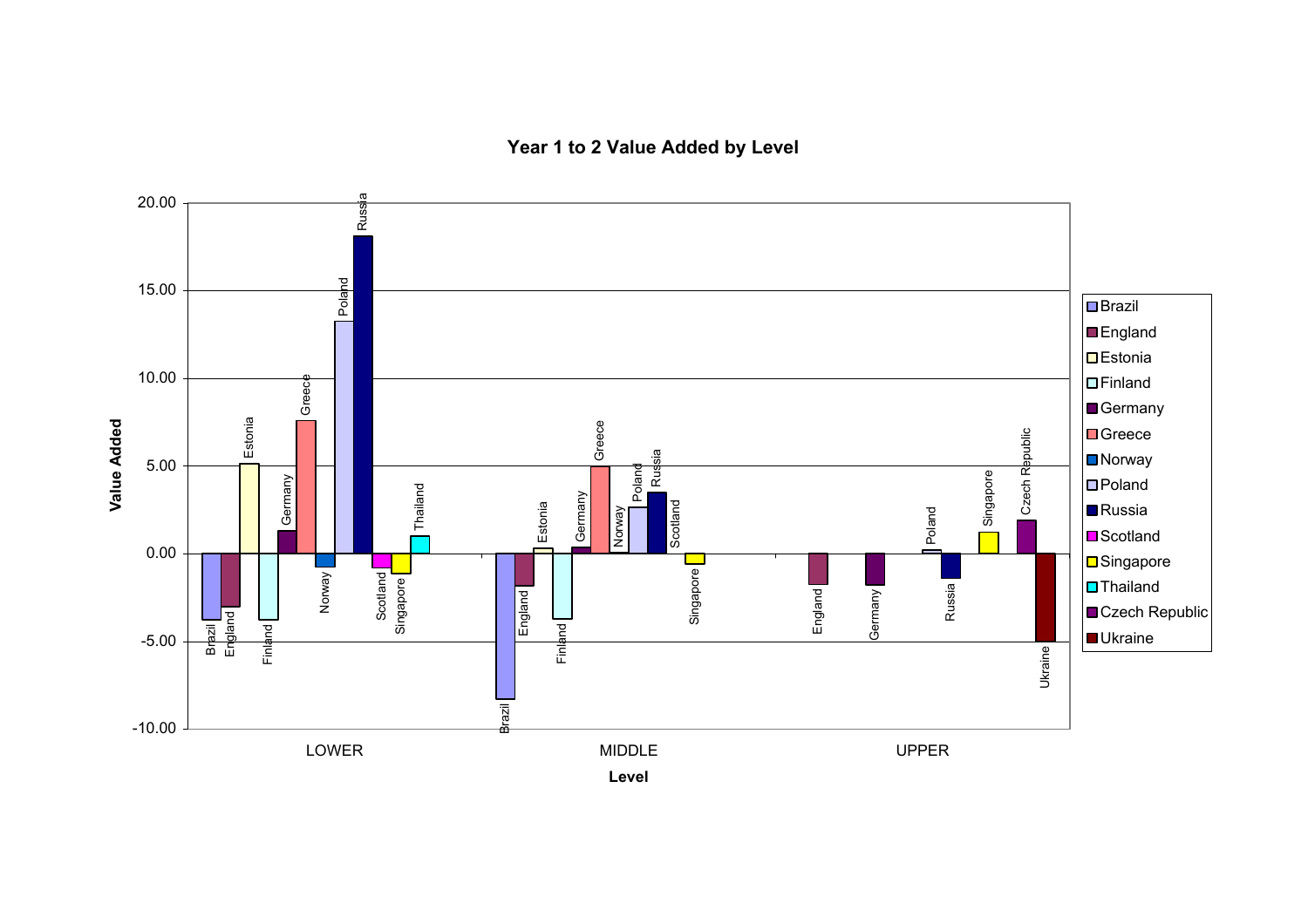## **Year 2 to 3 Value Added**

| Country        | Value   | No. of        |      |
|----------------|---------|---------------|------|
|                | Added   | <b>Pupils</b> |      |
| <b>Brazil</b>  | 3.97    | 14.7          | 117  |
| Czech Republic | $-7.39$ | 25.1          | 566  |
| England        | $-1.46$ | 8.7           | 2787 |
| Finland        | $-2.30$ | 8.2           | 291  |
| Germany        | 3.82    | 14.8          | 571  |
| Greece         | $-3.16$ | 17.5          | 419  |
| Hungary        | 1.09    | 16.4          | 656  |
| Poland         | 6.78    | 16.2          | 446  |
| Scotland       | 0.95    | 9.9           | 468  |
| Singapore      | 1.02    | 12.5          | 1998 |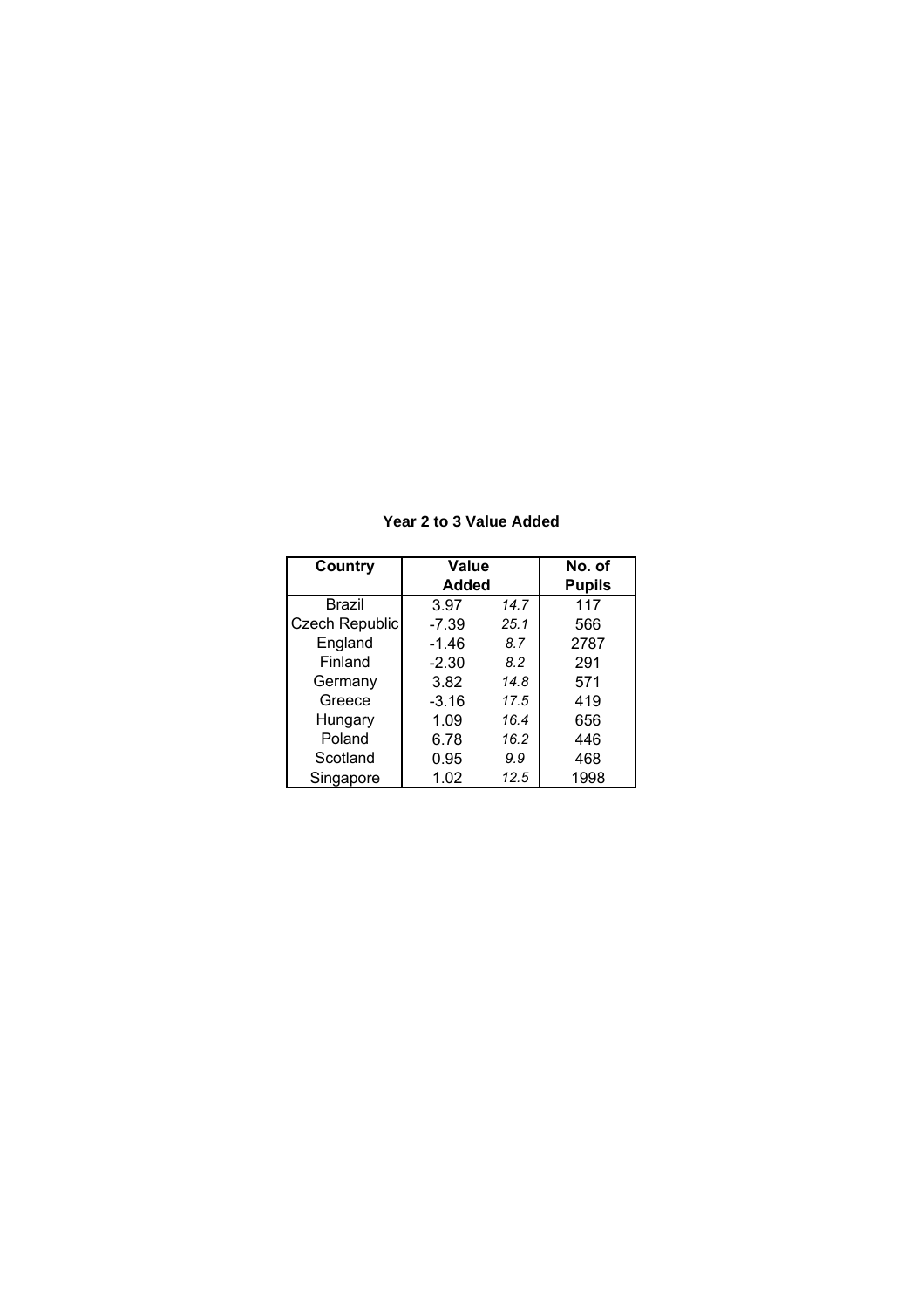

**Year 2 to 3 Value Added**